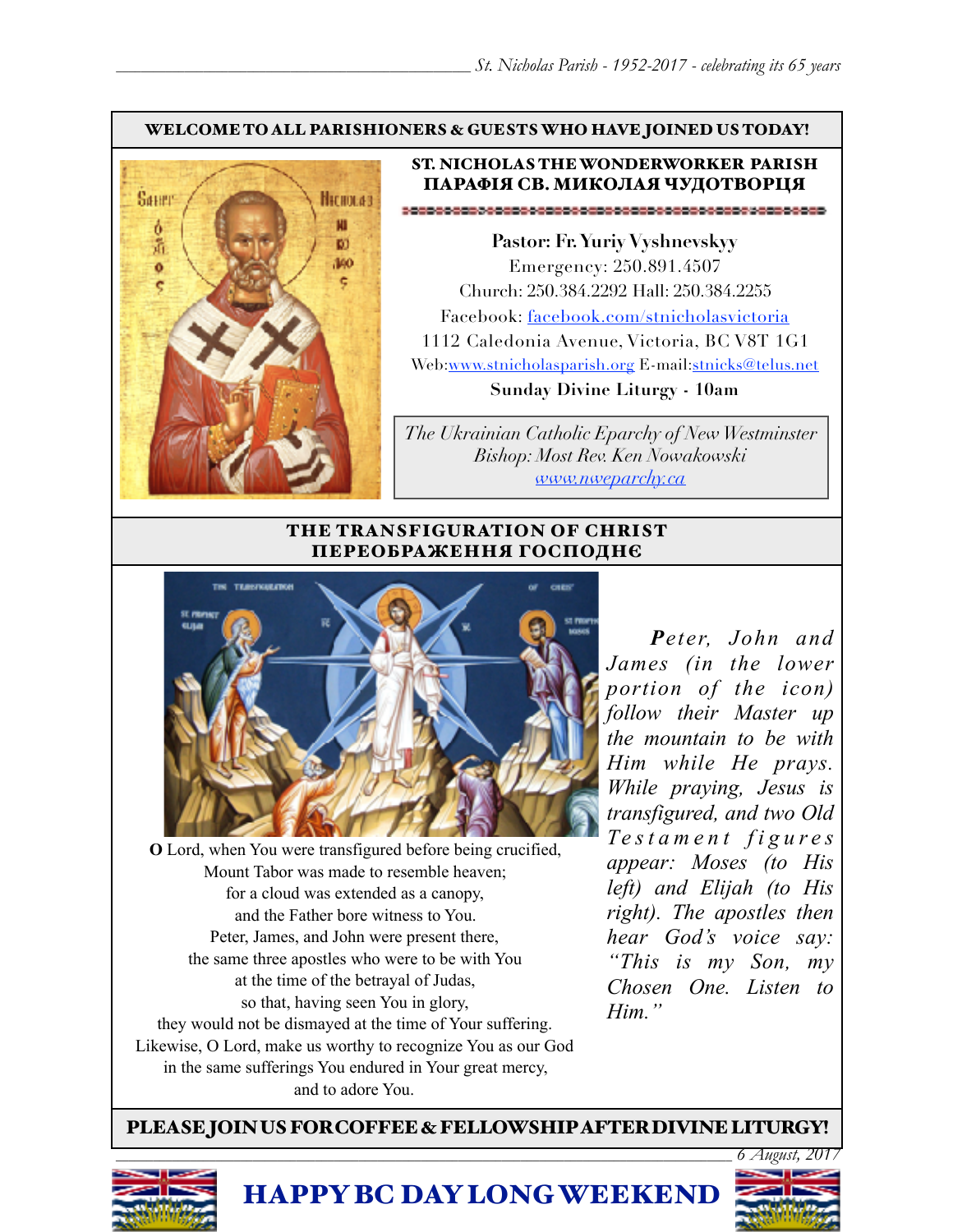| <b>SUNDAY HYMNS</b>                                                                                                                                                                                                                                                                                                                                |                |                                                                       |                                                             |                                                                                                                                                                                                                                    |          |  |
|----------------------------------------------------------------------------------------------------------------------------------------------------------------------------------------------------------------------------------------------------------------------------------------------------------------------------------------------------|----------------|-----------------------------------------------------------------------|-------------------------------------------------------------|------------------------------------------------------------------------------------------------------------------------------------------------------------------------------------------------------------------------------------|----------|--|
| <b>OPENING HYMN</b>                                                                                                                                                                                                                                                                                                                                |                |                                                                       | Гора Таворська / Upon Mount Tabor pg. 226/228               |                                                                                                                                                                                                                                    |          |  |
| <b>COMMUNION HYMN</b>                                                                                                                                                                                                                                                                                                                              |                |                                                                       | Тіло Христове / Let Me Receive You O Christ pg. 258-259     |                                                                                                                                                                                                                                    |          |  |
| <b>CLOSING HYMN</b>                                                                                                                                                                                                                                                                                                                                |                | Наче Повний Голос Дзвону/Having Shared Your Loving Kindness pg270-271 |                                                             |                                                                                                                                                                                                                                    |          |  |
| Please join us today in singing our Sunday hymns!                                                                                                                                                                                                                                                                                                  |                |                                                                       |                                                             |                                                                                                                                                                                                                                    |          |  |
| <b>SUNDAY &amp; DAILY SCHEDULE</b>                                                                                                                                                                                                                                                                                                                 |                |                                                                       |                                                             |                                                                                                                                                                                                                                    |          |  |
| SUNDAY, August 6                                                                                                                                                                                                                                                                                                                                   |                | Divine Liturgy - for the Parishioners of St Nicholas Parish           |                                                             | 10:00 AM                                                                                                                                                                                                                           |          |  |
| MONDAY, August 7                                                                                                                                                                                                                                                                                                                                   |                | <b>NO SERVICES</b>                                                    |                                                             |                                                                                                                                                                                                                                    |          |  |
| TUESDAY, August 8                                                                                                                                                                                                                                                                                                                                  |                | <b>NO SERVICES</b>                                                    |                                                             |                                                                                                                                                                                                                                    |          |  |
| <b>WEDNESDAY, August 9</b>                                                                                                                                                                                                                                                                                                                         |                | <b>NO SERVICES</b>                                                    |                                                             |                                                                                                                                                                                                                                    |          |  |
| THURSDAY, August 10                                                                                                                                                                                                                                                                                                                                |                | <b>NO SERVICES</b>                                                    |                                                             |                                                                                                                                                                                                                                    |          |  |
| FRIDAY, August 11                                                                                                                                                                                                                                                                                                                                  |                | <b>NO SERVICES</b>                                                    |                                                             |                                                                                                                                                                                                                                    |          |  |
| SATURDAY, August 12                                                                                                                                                                                                                                                                                                                                |                | <b>NO SERVICES</b>                                                    |                                                             |                                                                                                                                                                                                                                    |          |  |
| SUNDAY, August 13                                                                                                                                                                                                                                                                                                                                  |                |                                                                       | Divine Liturgy - for the Parishioners of St Nicholas Parish |                                                                                                                                                                                                                                    | 10:00 AM |  |
| Please Note: to request a Divine Liturgy for a special intention, please see Fr. Yuriy to arrange for it!                                                                                                                                                                                                                                          |                |                                                                       |                                                             |                                                                                                                                                                                                                                    |          |  |
| <b>SUNDAY EPISTLE READERS</b>                                                                                                                                                                                                                                                                                                                      |                |                                                                       |                                                             |                                                                                                                                                                                                                                    |          |  |
| <b>DATE</b>                                                                                                                                                                                                                                                                                                                                        | <b>READING</b> | <b>UKRAINIAN</b><br><b>ENGLISH</b>                                    |                                                             |                                                                                                                                                                                                                                    |          |  |
| SUNDAY, August 6                                                                                                                                                                                                                                                                                                                                   | 1 Cor. 3:9-17  |                                                                       | Glikeria Iwanuck                                            | Marian Chalifoux                                                                                                                                                                                                                   |          |  |
| SUNDAY, August 13                                                                                                                                                                                                                                                                                                                                  | 1 Cor. 4:9-16  |                                                                       | Andrij Pelekhatyi                                           | Robert Herchak                                                                                                                                                                                                                     |          |  |
| <b>SUNDAY, August 20</b>                                                                                                                                                                                                                                                                                                                           | 1 Cor. 9:2-12  |                                                                       | Bryan Melnyk<br>Liliia Palyvoda                             |                                                                                                                                                                                                                                    |          |  |
| <b>SUNDAY, August 27</b>                                                                                                                                                                                                                                                                                                                           | 1 Cor. 15:1-11 |                                                                       | Motria Koropecky<br>Peter Iwanuck                           |                                                                                                                                                                                                                                    |          |  |
| Thank you, Epistle readers, for your service in proclaiming God's Word!                                                                                                                                                                                                                                                                            |                |                                                                       |                                                             |                                                                                                                                                                                                                                    |          |  |
| PARISH COUNCIL EXECUTIVE                                                                                                                                                                                                                                                                                                                           |                |                                                                       | PASTORAL MINISTRY & HOLY MYSTERIES                          |                                                                                                                                                                                                                                    |          |  |
| SECRETARYCindy Lazaruk - 778.677.9072<br>TREASURERWilliam Vanderven - 250.478.1458<br>FINANCIAL SECRETARYDavid Newberry - 250.598.8197<br>FUNDRAISING/HALL RENTALRobert Herchak - 250.386.7872<br>MAINTENANCEMurray Chapman - 250.658.4769<br>LITURGICAL COMMITTEEMotria Koropecky - 250.658.3051<br>MEMBER AT LARGELiliia Palyvoda - 250.857.1683 |                |                                                                       |                                                             | CONFESSIONS1/2 hour before Liturgy<br>BAPTISMSby appointment<br>MARRIAGESsix months notice should<br>be given to the parish priest, and he should be<br>contacted before any other arrangements are made<br>FUNERALSby appointment |          |  |
| VIBRANT PARISHDarlene DeMerchant - 250.727.3837<br>Bequests & Wills: Leaving a bequeath is a process of giving a donation through your will. It is                                                                                                                                                                                                 |                |                                                                       |                                                             |                                                                                                                                                                                                                                    |          |  |

simply a distribution from your estate to a charitable organization through your last will and testament. It can be as small or as large a donation as you wish. It is important that you talk to your lawyer about the process. In your kindness please remember St Nicholas the Wonderworker Ukrainian Catholic Church in your bequeath and will. If anyone wishes to make such a bequeath in their will, the following clause may be included or added to a will: "I give, devise, and bequeath to St Nicholas the Wonderworker Ukrainian Catholic Parish - 1112 Caledonia Avenue, Victoria BC, V8T 1G1, the sum of \$  $\qquad \qquad$  (or  $\qquad \qquad$  % of my estate), to be used for the benefit of the parish and it's pastoral activities."



HAPPY BC DAY LONG WEEKEND

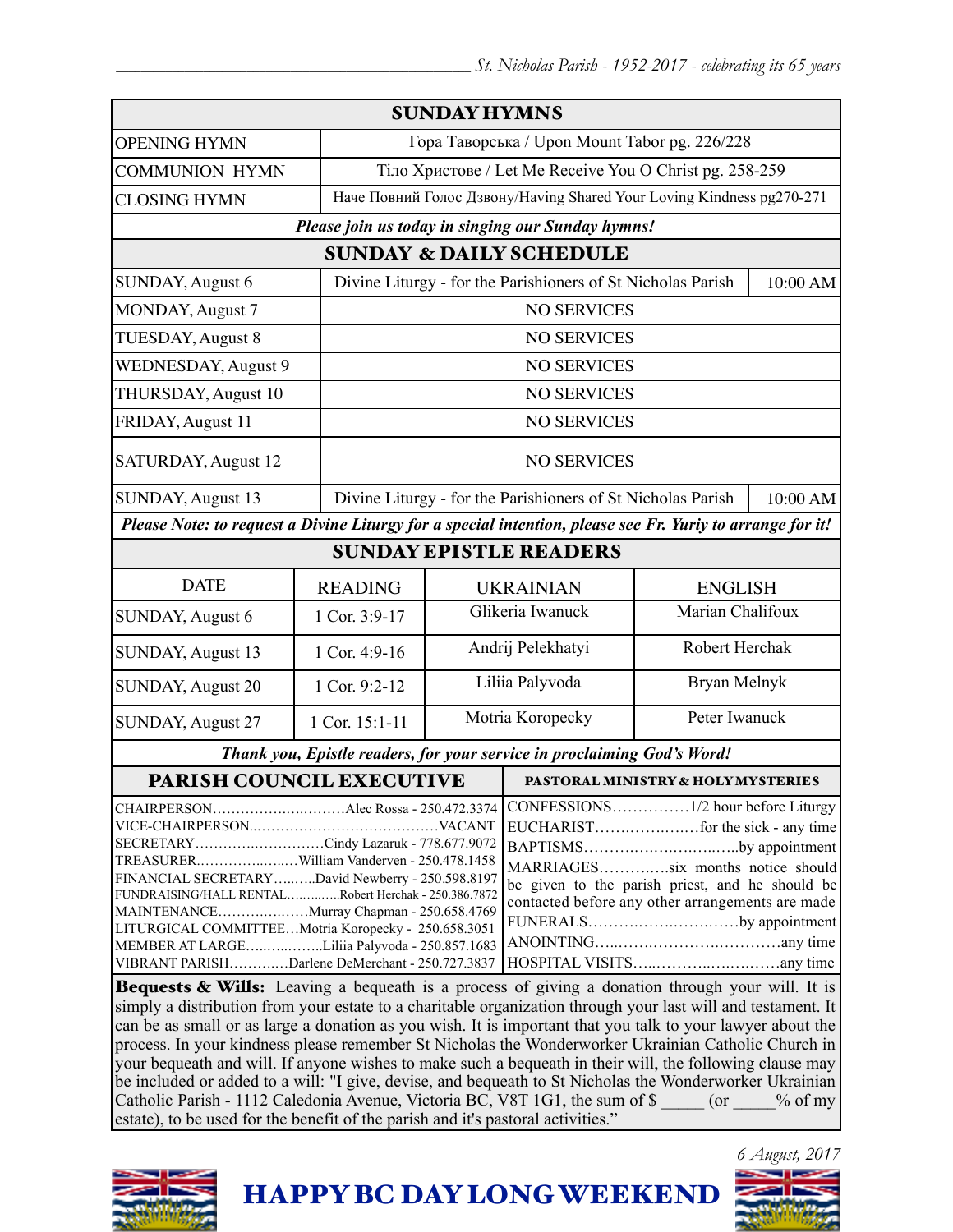## **Vibrant Parish Prayer**

**O** God, Creator of Heaven and Earth! Because of your indescribable love for us, you sent your Only-Begotten Son, Our Lord and Saviour, Jesus Christ - The Way, The Truth, and The Life and our Salvation. In His name, we turn to You. Strengthen our hearts and minds in Christian love and in unity of purpose as we strive to build a Vibrant Parish. Give us the grace to model our lives according to the Word of God. Instill in us the desire to pray and to celebrate the Holy Mysteries as one Christian Family in our Parish Community. Inspire us to follow Your great command to be a servant to the less fortunate among us! Grant this, O Lord, through the mercies and love for mankind of Your Only-Begotten Son with whom You are blessed, together with Your All-Holy, Good and Life-Giving Spirit, now and forever and ever. Amen!



# **The Vibrant Parish**

**A Place To Encounter The Living Christ** Through the word, the Holy Mysteries & Prayer, Serving One's Neighbor, Leadership Fostering & Serving Unity and Missionary Spirit (His Beatitude Sviatoslav)



## **Молитва Живої Парафії**

**Г**осподи Ісусе Христе, Пастирю Добрий, як колись Ти пригорнув заблуканих овечок, щоб вони пізнали Твій голос і були Твоїм стадом, так і сьогодні глянь ласкаво з небесних висот на нашу парафію та зішли на неї Твого Святого Духа, щоб вона була місцем пізнання радості Доброї Новини. Скріплюй нас Твоєю присутністю та єднай нас кожночасно в молитві. Даруй нам духа служіння ближньому, щоб у нашій парафії кожний міг зустріти Тебе, милостивого Бога. Благослови наш духовний провід Твоєю мудрістю і дай, щоб ніхто з нас не шкодував ні часу, ні талантів, ні матеріальних дібр для розбудови Твого царства. Єднай нас у мирі та злагоді, щоб ми були Твоєю спільнотою любові. Всели в нас місійного духа, щоб ми стали тим світилом євангельського слова, молитви і добрих діл, що кличе кожного до участі в Божественному житті, щоб славилося, Спасе, Твоє Ім'я з безначальним Твоїм Отцем та пресвятим, благим і животворящим Твоїм Духом нині, і повсякчас, і на віки віків. Амінь.

# DIVINE LITURGY PROPERS

*The Divine Liturgy - An Anthology for Worship: Liturgy - pg. 388-461; propers - pg. 875* 

## **Antiphon 1**

*Verse:* Shout to the Lord, all the earth, sing now to His name, give glory to His praise. **Refrain:** Through the prayers of the Mother of God, O Saviour, save us.

*Verse:* The voice of Your thunder was in the whirlwind; Your lightning lit up the world. **Refrain:** Through the prayers of the Mother of God, O Saviour, save us.

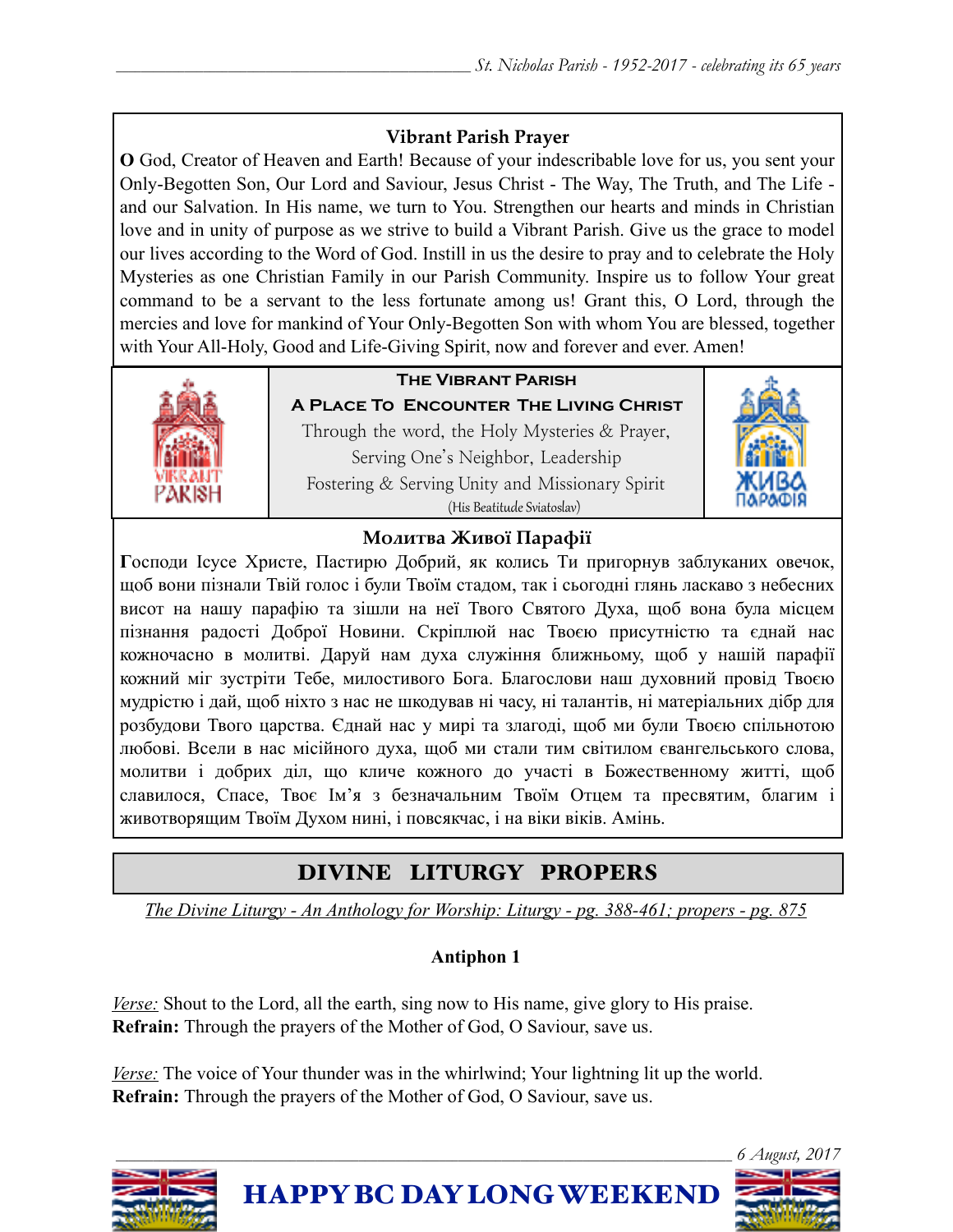*Verse:* You have clothed Yourself in praise and splendour; You robe Yourself in light as with a cloak.

**Refrain:** Through the prayers of the Mother of God, O Saviour, save us.

## **Glory: Now: Only-begotten Son…**

## **Antiphon 3**

*Verse:* Those who trust in the Lord are like Mount Sion which cannot be moved.

**Troparion, Tone 7:** You were transfigured on the mount, O Christ God,\* showing Your glory to Your disciples as much as they could bear.\* Make Your eternal light shine\* also on us who are sinners,\* through the prayers of the Mother of God,\* O Giver of Light, glory to You!

*Verse:* The mountains surround it, and the Lord surrounds His people henceforth and forever. **Troparion, Tone 7:** You were transfigured on the mount, O Christ God…

*Verse:* Lord, who will stay in Your dwelling place, or abide on Your holy mountain? **Troparion, Tone 7:** You were transfigured on the mount, O Christ God…

*Verse:* Who will ascend the Lord's mountain, or stand in His holy place? **Troparion, Tone 7:** You were transfigured on the mount, O Christ God…

*Entrance:* Lord, send forth Your light and Your truth, these have guided and led me to Your holy mountain.

**Troparion, Tone 7:** You were transfigured on the mount, O Christ God…

**Glory: Now: Kontakion, Tone 7:** You were transfigured on the mount, O Christ God,\* and Your disciples saw Your glory as much as they could;\* that when they saw You crucified\* they might know that You suffered willingly\*, and might proclaim to the world\* that You are truly the brightness of the Father.

**Prokeimenon, Tone 4:** How great are Your works, O Lord, You have made all things in wisdom. *Verse:* Bless the Lord, O my soul; O Lord, my God, You are exceedingly great.

**Epistle - 2 Peter 1:10-19 - A reading of the letter from St. Peter:** Brothers and Sisters, be all the more eager to make your call and election firm, for, in doing so, you will never stumble. For, in this way, entry into the eternal kingdom of our Lord and savior Jesus Christ will be richly provided for you. Therefore, I will always remind you of these things, even though you already know them and are established in the truth you have. I think it right, as long as I am in this "tent," to stir you up by a reminder, since I know that I will soon have to put it aside, as indeed our Lord Jesus Christ has shown me. I shall also make every effort to enable you always to remember these things after my departure. We did not follow cleverly devised myths when we made known to you the power and coming of our Lord Jesus Christ, but we had been



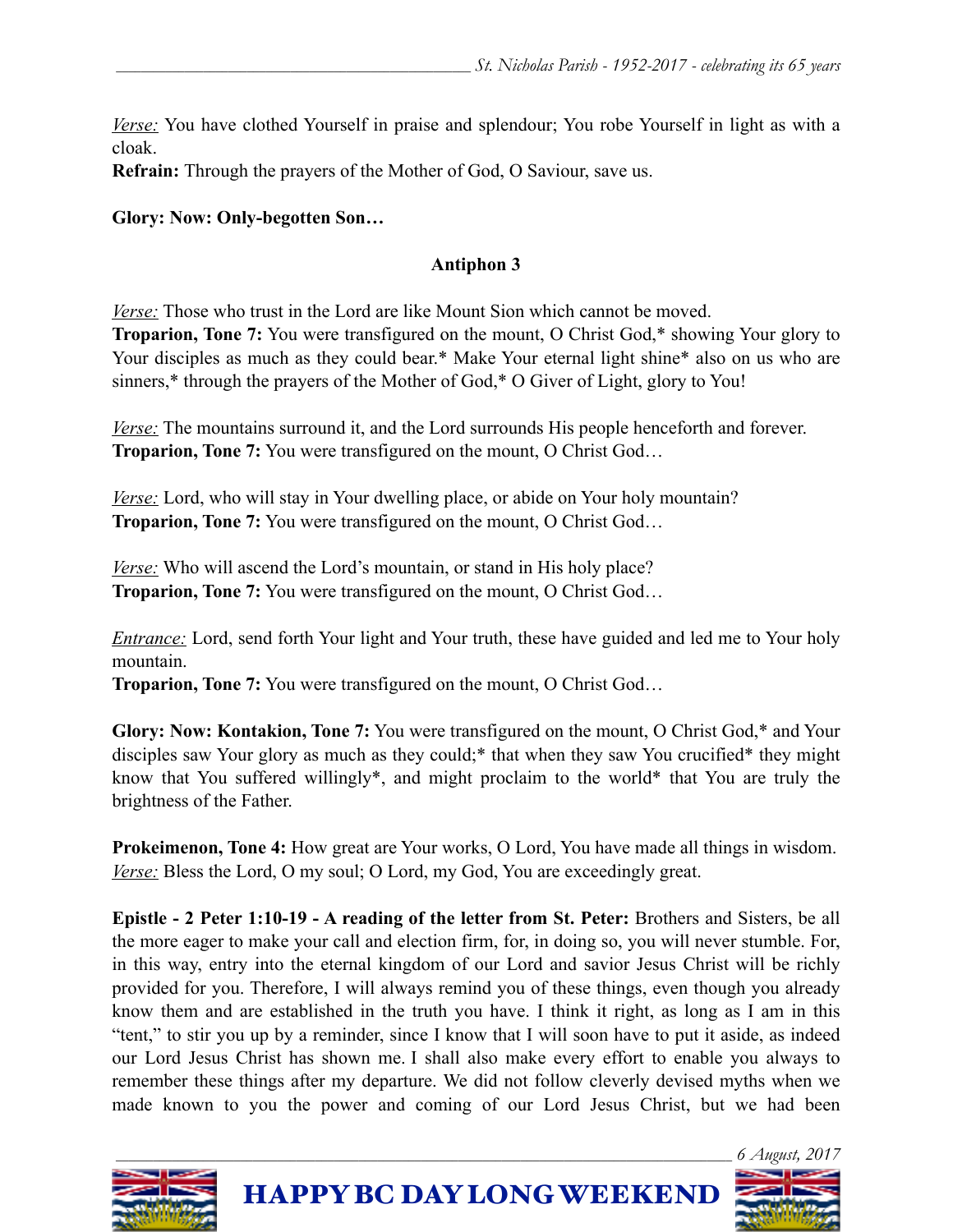eyewitnesses of his majesty. For he received honor and glory from God the Father when that unique declaration came to him from the majestic glory, "This is my Son, my beloved, with whom I am well pleased." We ourselves heard this voice come from heaven while we were with him on the holy mountain. Moreover, we possess the prophetic message that is altogether reliable. You will do well to be attentive to it, as to a lamp shining in a dark place, until day dawns and the morning star rises in your hearts.

**Апостол - 2 Петра 1:10-19 - Послання Апостола Петра читання:** Браття і сестри, більше старайтесь утвердити ваше покликання і вибрання; бо те робивши, ніколи не спотикнетеся. Таким бо чином широко буде вам відкритий вхід у вічне Царство Господа нашого і Спаса Ісуса Христа. Ось чому я повсякчас дбатиму, щоб пригадувати вам ці речі, хоч ви їх знаєте й утверджені в теперішній правді. Вважаю за справедливе, доки я в цім тілі, розбуджувати вас цими попередженнями, знаючи, що незабаром треба буде мені покинути тіло моє, як і Господь наш Ісус Христос мені це об'явив. Буду, однак, намагатися, щоб ви завжди, навіть і по моїм відході, тримали в пам'яті ці речі. Не за байками бо, хитро вигаданими, йдучи, об'явили ми вам потугу й прихід Господа нашого Ісуса Христа, але бувши наочними свідками його величі. Бо він прийняв від Бога Отця честь і славу, коли до нього прийшов такий голос від величної слави: «Це мій син любий, якого я вподобав.» І цей голос ми чули, як сходив з неба, коли ми були з ним на святій горі. І маємо ще сильніше пророче слово. Ви добре робите, вважаючи на нього як на світильник, який світить у темнім місці, аж поки почне розвиднятись, і рання зоря зійде в серцях ваших.

**Alleluia, Tone 8:** *Verse:* Yours are the heavens, and Yours the earth. *Verse:* Blessed are the people who know the festal shout, they will walk in the light of Your countenance, O Lord.

**Gospel - Matthew 17:1-9 -** After six days Jesus took Peter, James, and John his brother, and led them up a high mountain by themselves. And he was transfigured before them; his face shone like the sun and his clothes became white as light. And behold, Moses and Elijah appeared to them, conversing with him. Then Peter said to Jesus in reply, "Lord, it is good that we are here. If you wish, I will make three tents here, one for you, one for Moses, and one for Elijah." While he was still speaking, behold, a bright cloud cast a shadow over them, then from the cloud came a voice that said, "This is my beloved Son, with whom I am well pleased; listen to him." When the disciples heard this, they fell prostrate and were very much afraid. But Jesus came and touched them, saying, "Rise, and do not be afraid." And when the disciples raised their eyes, they saw no one else but Jesus alone. As they were coming down from the mountain, Jesus charged them, "Do not tell the vision to anyone until the Son of Man has been raised from the dead."

**Євангеліє - Матея 8:5-13 -** По шістьох днях узяв Ісус Петра, Якова та Йоана, його брата, повів їх окремо на високу гору і переобразився перед ними: обличчя його засяяло, наче сонце, а одежа побіліла, наче світло. І ось з'явилися їм Мойсей та Ілля і з ним розмовляли. Озвавсь Петро й каже до Ісуса: "Господи, добре нам тут бути! Як хочеш, розташую тут три намети: один для тебе, один для Мойсея і один для Іллі." Він говорив іще, аж ось ясна

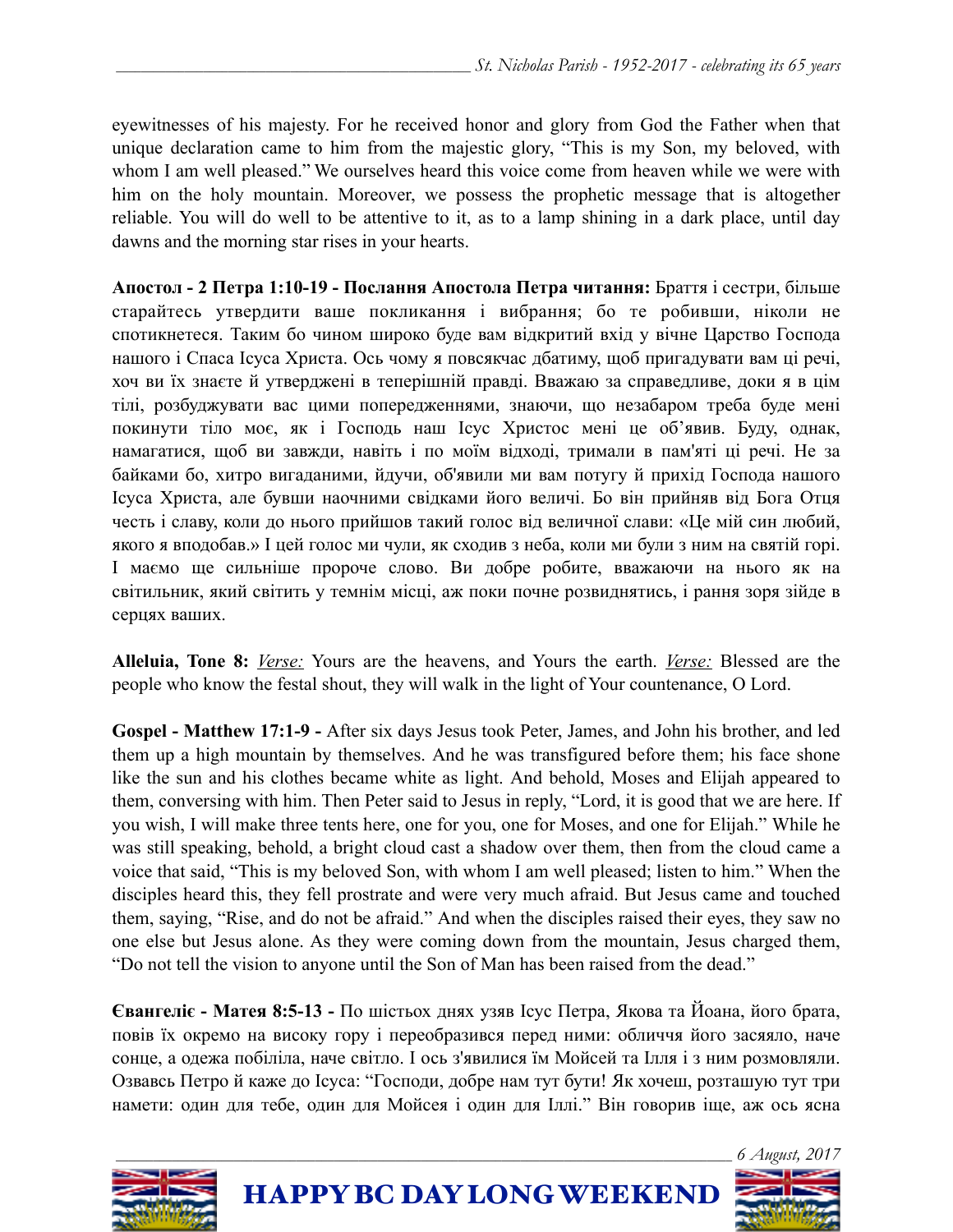хмара огорнула їх і з хмари стало чути голос: "Це – мій улюблений Син, що я його вподобав: його слухайте." Почувши це, учні впали обличчям до землі й злякались вельми. Ісус же підійшов, доторкнувся до них і каже: "Устаньте, не страхайтеся!" Підвівши свої очі, вони не бачили нікого крім самого Ісуса. Коли ж сходили з гори, Ісус наказав їм: "Нікому не розповідайте про це видіння аж поки Син Чоловічий не воскресне з мертвих."

*Instead of* **"It is truly..."** *we sing:* O my soul, magnify the Lord transfigured on the mountain. **Irmos, Tone 4:** Your giving birth was revealed as incorrupt;\* for it was God who came forth from your womb;\* He appeared on earth in the flesh, and made His dwelling among us.\* Thus, O Mother of God, all of us magnify you.

**Communion Hymn:** We will walk in the light of Your face, O Lord,\* and rejoice in Your name forever.\* Alleluia, alleluia,\* alleluia.

# ANNOUNCEMENTS

- ✦**THANK YOU** to all the parishioners and guests who joined us last Sunday to celebrate our daughter's baptism. Thank you for all the greetings, best wishes and wonderful gifts. With love and prayers, Fr. Yuriy & family.
- ✦**HAPPY BIRTHDAY** to JULIE CHUPICK and all those who celebrated their birthdays this past week. May the Lord Our God continue to bless you abundantly and the Holy Mother of God protects you at all times. Многая Літа!
- ✦**BLESSING OF FRUITS & VEGETABLES:** As we celebrate the Feast of the Transfiguration of our Lord right after Divine Liturgy we will be blessing the fruits  $\&$ vegetables and thus will give thanks to God for a good harvest.
- ✦**PLEASE NOTE:** as Fr. Yuriy is on holidays (1-26 August) Fr. Joe Ostopowich will be celebrating Liturgies on Sundays, August 13, 20. There will not be daily Liturgies between 2-21 August. Please contact Fr. Joe in case of emergency: 604.763.3639 OR phone a hospital chaplain at 250.889.3761, 250.388.5571.
- ✦**PRAYER REQUEST:** Please keep in your prayers ARTHUR BOBAY, who had surgery this past week, and other members of our parish, our family and friends who are ailing, in hospitals, nursing homes and those who are not able to join actively in their community.
- ✦**PILGRIMAGE TO THE HOLY LAND:** October 12-24, 2017. Walk in the footsteps of Jesus; an unforgettable experience with Fr, Joe Ostopowich, Sr. Angelica SSMI, brother & sister pilgrims. For details and price call Myrna Arychuk at 604.617.7200